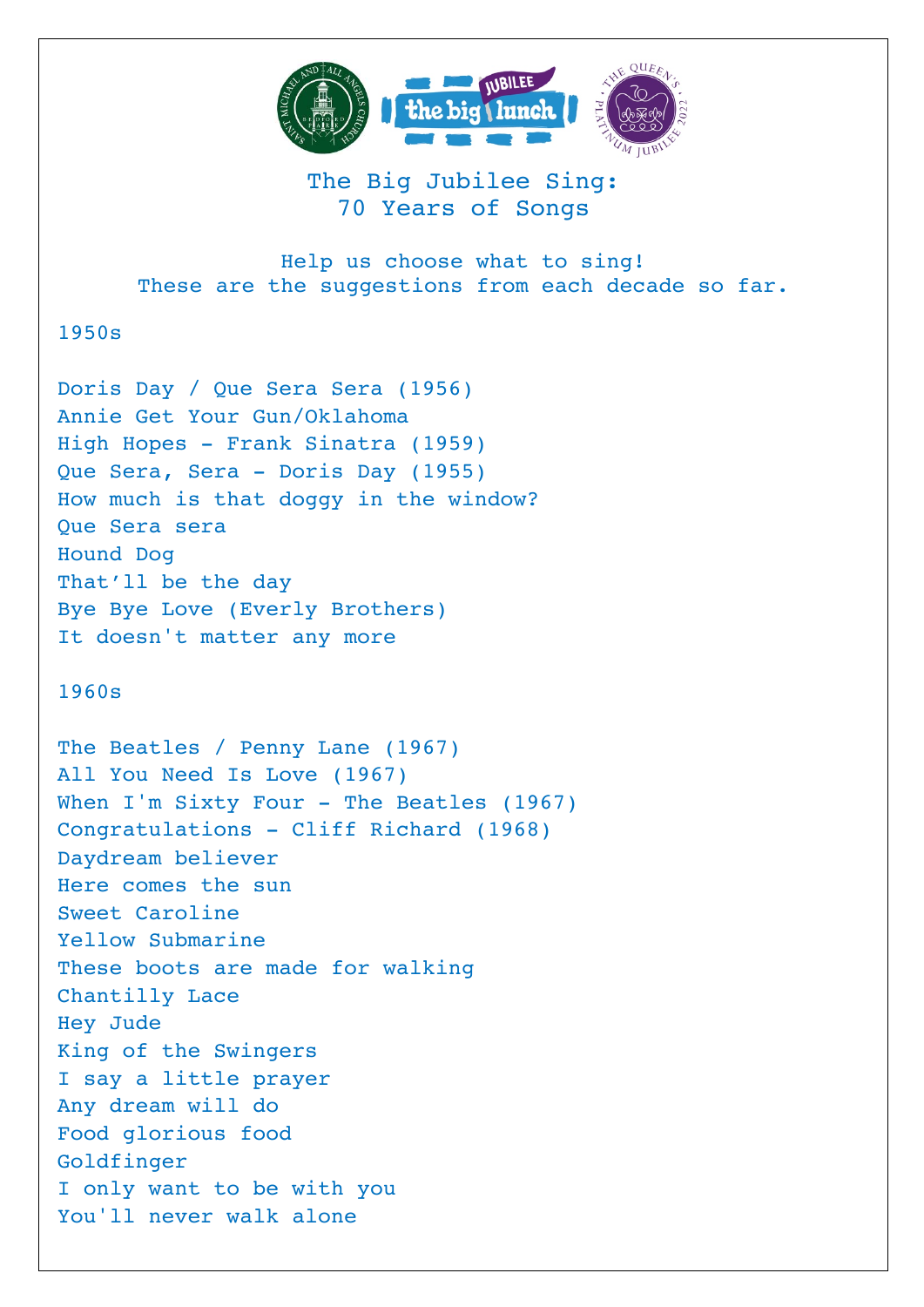```
1970s
Abba / Dancing Queen (1976)
Chanson D'Amour - Manhattan Transfer (1977)
Thank You for the Music - ABBA (1977)
Dancing Queen
American Pie
Don't go breaking my heart
Save all your kisses for me
Take me home country roads
Imagine
Don't cry for me Argentina
Tomorrow (Annie)
Nobody does it better (The Spy Who Loved Me)
1980s
Annie Lennox & Aretha Franklin / Sisters are doing it for 
themselves (1985)
Livin' on a Prayer - Bon Jovi (1986)
It Must be Love - Madness (1981)
Yes sir I can boogie
Sweet child of mine
Tainted love
Come on Eileen
Karma Chameleon
Our House
Do You Hear the People Sing?
1990s
Oasis / Wonderwall (1995)
I Want it That Way - Backstreet Boys (1999)
Wonderwall - Oasis (1995)
Wonderwall
Angels
Things can only get better 
Living the Vida Loca
Wannabe
Back for good
No matter what they tell us
Love is all around - Wet Wet Wet
```